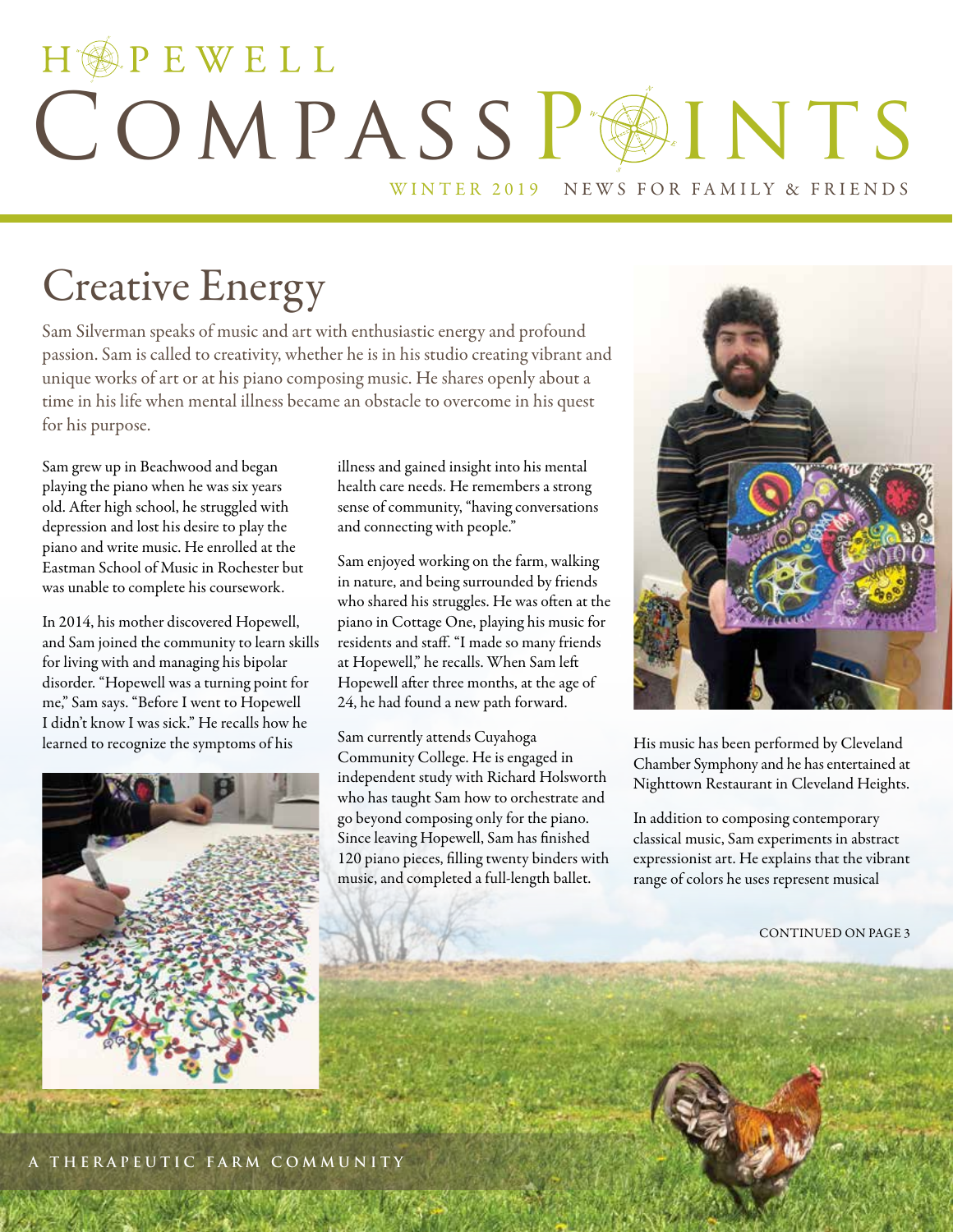### LETTER FROM Jim Bennett and Dave Shute

# Leadership Path

It was clear to us from the day ( June 25, 2018) that we became Hopewell's interim leaders that Hopewell is a very special place. The dedication to residents and the spirit of community were palpable, and the staff seemed well organized, collaborative, committed and capable. We soon learned that our first impressions were correct, and discovered a wealth of valuable assets in addition: a powerful healing model, excellent clinical capabilities, strong outcomes for residents, high external regard from those who know us, a solid base of generous donors, and a supportive and engaged Board of Directors.

From this foundation, the entire Hopewell team started to tackle our biggest challenges – building referral relationships, raising our external profile, and updating our strategic plan. These actions were taken with confidence that the need for Hopewell's distinctive model of healing would only increase, and that concerted actions could ensure a bright future for both our mission and our financial stability.

The September 12 meeting of Hopewell's Board was a major milestone on the journey these last six months, as the Directors endorsed the main elements of a new strategic plan and approved construction of a new activity center, a one million dollar project to serve as the physical center of the farm.

Since then, project plans for all elements of the strategic plan have been developed and launched – with an aggressive timetable for completion of more than 20 separate initiatives to move Hopewell



*Dave Shute and Jim Bennett*

forward in 2019. Along the way, the overall fundraising effort substantially exceeded its budgeted goal, contributing importantly to completing 2018 in sound financial condition.

For the two of us, the future is exciting. We were delighted to accept the Board's invitation to remain as Executive Director and Associate Executive Director through 2020. We relish the charge of working with the Board, staff, and our external friends such as you to make sure that Hopewell is on a strong, sustainable path for 2021 and beyond – and for the leader who succeeds us to have great success!

Board of Directors Clara T. Rankin *Life Trustee*

Mark W. Teague *Chairman*

Chloe Rankin Seelbach *President*

Susan S. Locke, MD *Vice President*

William A. Wortzman *Vice President, Treasurer*

Joseph J. Mahovlic *Secretary*

Peter Anagnostos Nathan A. Berger, MD Susan Silverberg Bewie Christopher C. Brookes Geofrey J. Greenleaf William R. Hawke Mary Joyce Roger F. Rankin Daniel E. Schweid, MD Joseph F. Verciglio Todd Welki Suzanne Westlake Uday Yadav

Honorary Directors Herbert Y. Meltzer, MD Suzanne Morgan Donna S. Reid

#### Council of Advisors

Jenifer Garfield William D. Ginn Sally Henkel Edith F. Hirsch Michael J. Horvitz Susan D. LaPine Toby Devan Lewis Kathryn L. Makley John C. Morley

Deborah Read Robert J. Roth, RPh Gretchen Smith Mark J. Warren, MD, MPH Philip Wasserstrom Margaret S. Wheeler

Executive Director James E. Bennett

Associate Executive Director David H. Shute

9637 State Route 534 Middlefield, OH 44062 440.426.2000

IS A QUARTERLY PUBLICATION FOR THE FRIENDS AND DONORS OF HOPEWELL. COMPASSP<sup>INTS</sup>

> Don Bernardo, *Director of Development* Ann Thompson, *Editor/Writer* Audrey Katzman, *Writer*  Jack Childers, *Staff Photographer*

> > Development Office 147 Bell Street, #303 Chagrin Falls, OH 44022 440.247.0912

www.hopewellcommunity.org

## **Our Mission**

Hopewell's mission is "to provide an opportunity for adults with mental illness to experience a self-reliant and satisfying life through participation in a vibrant residential therapeutic community."









### **Do you know a family that may need help?**

*Ask them to call Hopewell's Admissions Team at 440.426.2009.*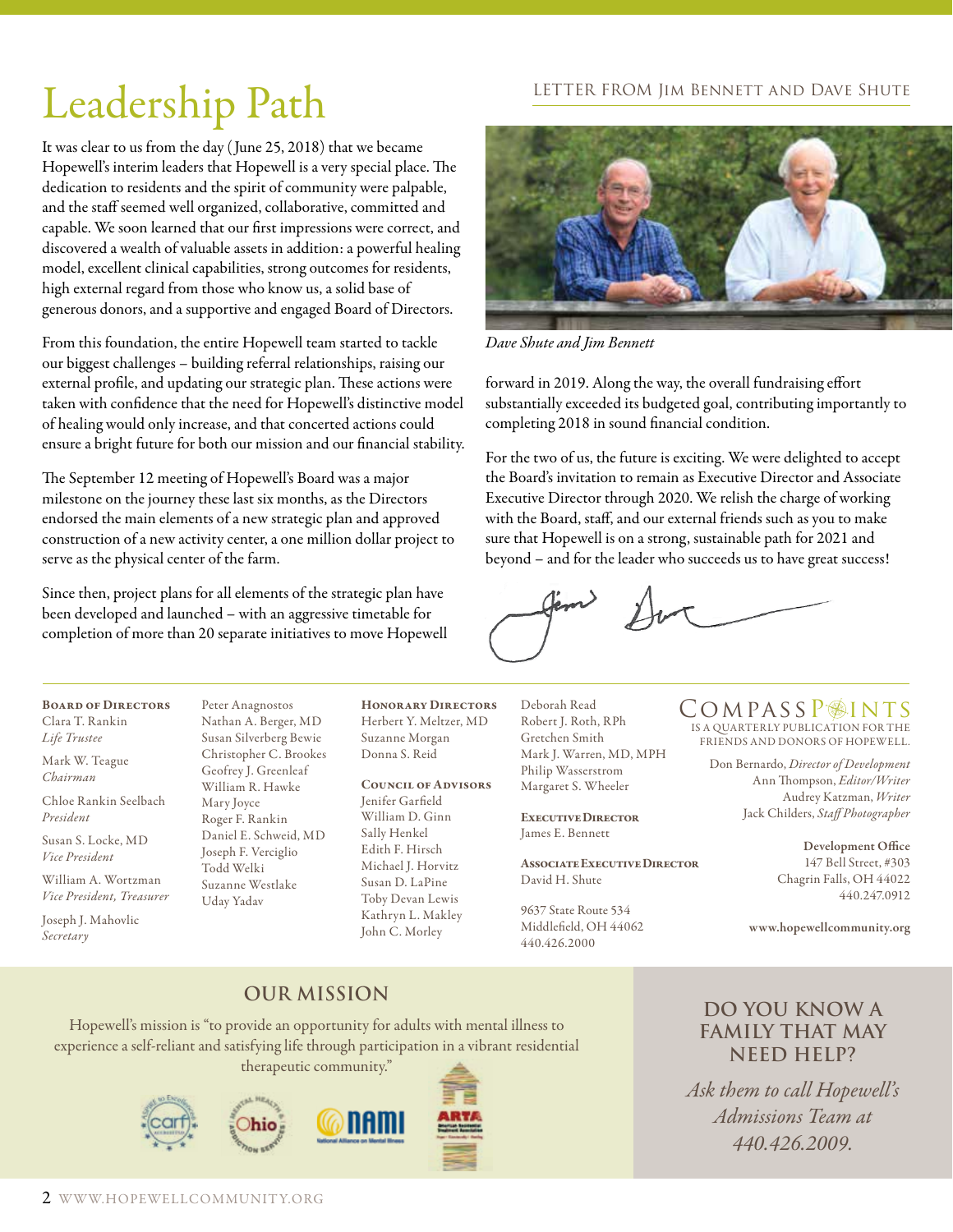# Hopewell to Construct New Activity Center

**FEE** 

This spring, with support from generous philanthropists, Hopewell will break ground on an exciting addition to the farm – a multipurpose activity center. This brand-new facility will provide nearly 6,500 square feet of indoor space for Hopewell residents and staff to congregate, exercise and enjoy a wide variety of group recreation and other activities.

The facility is part of a campus-wide master plan originally conceived and designed by Paul Westlake, Jr., principal architect with the internationally-renowned firm of DLR Group/Westlake Reed Leskosky. With Mr. Westlake's approval, Medina-based architect Theodore G. Manfrass was commissioned to design the activity center. The Mullett Company, a general contractor based in Newbury, will oversee the building's construction.

The activity center will be the first new major addition to the Hopewell campus since the dedication of the Sugar House in 2014. Current plans call for a groundbreaking in early Spring 2019, with completion and an official dedication to take place in the autumn.

The building will be dedicated as "The Richard J. Swadey Activity Center," in memory of a longtime resident of Hopewell. The building is largely funded by a charitable remainder trust left by Richard's father, Robert J. Swadey, a native of Cleveland and Chagrin Falls who was the former chairman of Midland Title Security, Inc. Additional lead funding for the Swadey Activity Center comes from

longtime supporter Suzanne Morgan, a member of the Hopewell Council of Advisors, and gifts made by Eaton Corporation and members of the Hopewell Board of Directors.

The Swadey Activity Center will feature:

- • A gymnasium floor with a half-court basketball court
- • A meeting room with a flexible room partition allowing the room to be divided into two rooms for separate group activities
- • A fitness center to include workout equipment
- • Restrooms, a utility closet and a small staff office

The new center will replace Hopewell's existing outdoor basketball court, and will provide year-round facilities for recreation, as well as a dedicated indoor space that can accommodate gatherings of the entire Hopewell community for activities such as music and live performances, movie nights, dances, basketball, volleyball and other athletic and exercise activities.



*A drawing based on the music of David Bowie*

### *(continued from cover)*

harmonies and the shapes represent rhythms. His unique ability to see sounds and hear shapes and colors, called synesthesia, allows him to invite the viewer into a world of whimsy. Sam utilizes acrylics and Sharpies to create his remarkable works as he listens to music, and acknowledges the musician's name who inspired him.

Sam is excited to be living independently in his apartment, to own a car, and to have his own art studio space. He speaks of his life after Hopewell with excitement but is also insightful about his responsibility to continue using the skills he

has learned to maintain his stability as he works towards his dreams. Sam participates in NAMI in Cuyahoga County and PLAN at Jewish Family Services Association. He also experiments with an art therapist at Partners for Behavior Health & Wellness. Sam shares that after he left Hopewell he continued "doing things to help myself " and he is an active participant in his recovery. Sam is grateful Hopewell helped him find his place in life and supported him in creating a healthier, healing self so that he may share his creative energy with the world.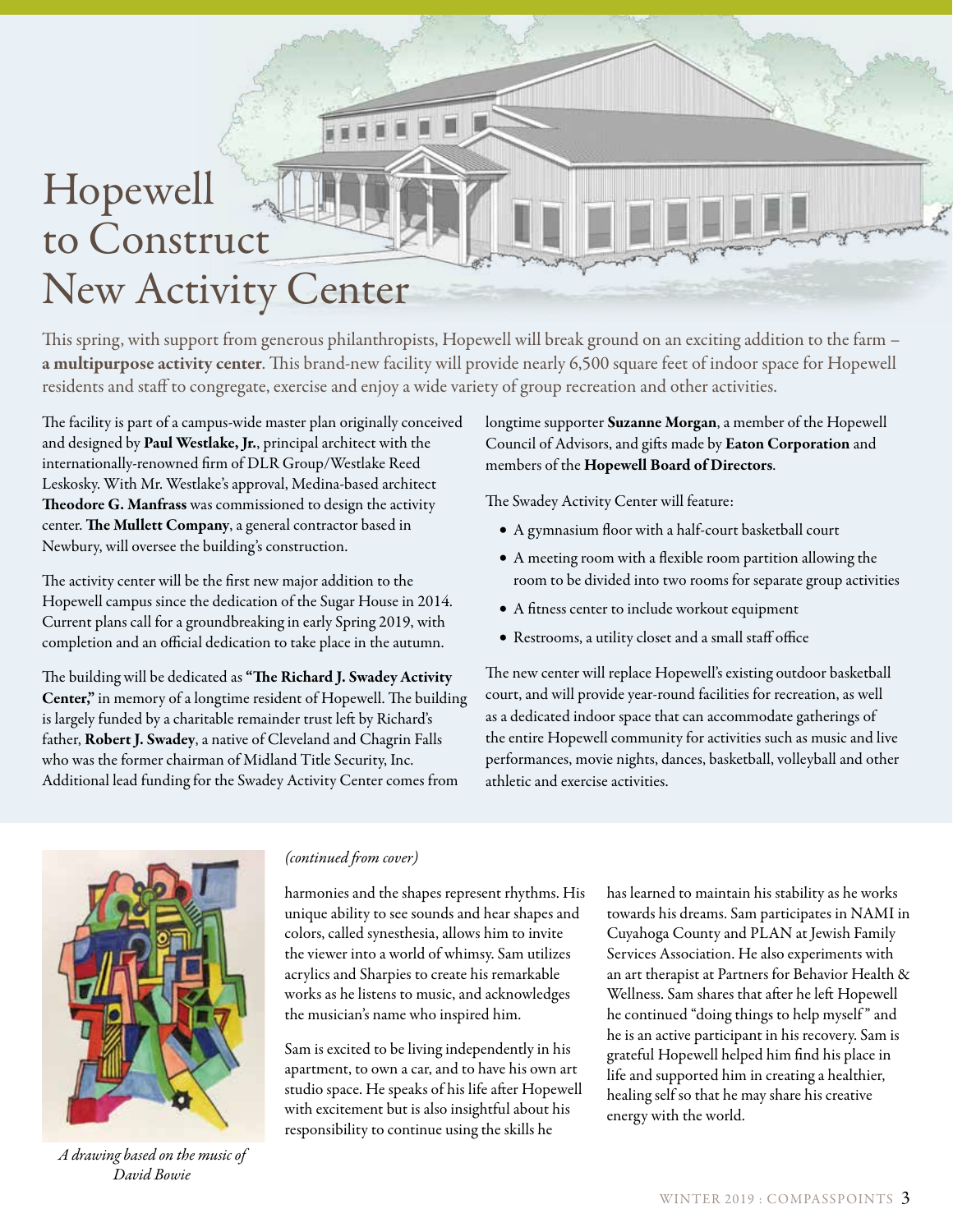## Summer Solstice 2019

On Friday, June 14, Hopewell will celebrate its 19<sup>th</sup> annual Summer Solstice benefit. Held outdoors on a lovely Hunting Valley estate, the evening includes cocktails, an extensive upscale silent auction, a threecourse seated dinner by Nosh Creative Catering under an elegant tent, an exciting live auction and Fund-a-Need, and more. Proceeds from the benefit provide fee assistance to residents and their families who otherwise could not afford care.

The 2019 Steering Committee is hard at work searching for unique silent auction items including antiques, artwork and exclusive experiences locally and nationally. Please keep Hopewell in mind if you have any items you would like to donate.

To make auction donations, become a sponsor, buy tickets or to learn more about our event, visit https://www.hopewellcommunity.org/events/ summer-solstice-2019. Thank you for your support!

## Honorary and Memorial Gifts NOVEMBER 1, 2018 – JANUARY 31, 2019

### IN HONOR OF

The Hopewell staff David and Nancy Fencl Helen Grima Mr. and Mrs. Paul E. Westlake, Jr.

Helen Grima Ian and Erin Mackenzie

#### Michael Grima

John and Sunee Grima Suriya Grima Elizabeth Westlake and Jonathan Strauss

Daniel Horne Lori Friedman

Kitty and John Makley Carolyn Oakes

Bruce Rankin Mrs. Alfred M. Rankin

### Clara T. Rankin

Barbara and Bruce Akers Frances and Peter Buttenheim Sally L. Futrell and Thomas G. Reid Anne Rorimer Cynthia and Richard Schulz Ellery and Robin Sedgwick Mary Lane and John K. Sullivan Peggy Barnes Szpatura Annie and Frank Tait

Laura Scarnecchia Sara Schroder

Chloe Rankin Seelbach Mr. and Mrs. William R. Seelbach

Ann K. Thompson Ann P. Thompson

Elizabeth Trela Mr. and Mrs. Richard Trela

### IN MEMORY OF

David Cutler Lori Hertvik

David Cutler and in honor of Sally and Sandy Cutler Mr. and Mrs. John M. Plumpton

Ted Fabyan Elinore and Frank Robinson

Charles "Ben" Thompson Candy and Brent Grover Audrey Katzman and Tim McParland Howard Mandel

Judy Weidenthal Daniel Weidenthal, MD

Nate Woodring Kevin Connelley

## **OUR** FOUNDATION PARTNERS

Eaton Charitable Fund

George M. and Pamela S. Humphrey Fund

Melissa's House

The Page Foundation

The Shelter Hill Foundation

Michael Talty and Helen Talty Trust

The Veale Foundation

*We apologize for any errors or omissions. Please contact the Development office at 440.247.0912 so that we may correct our records.*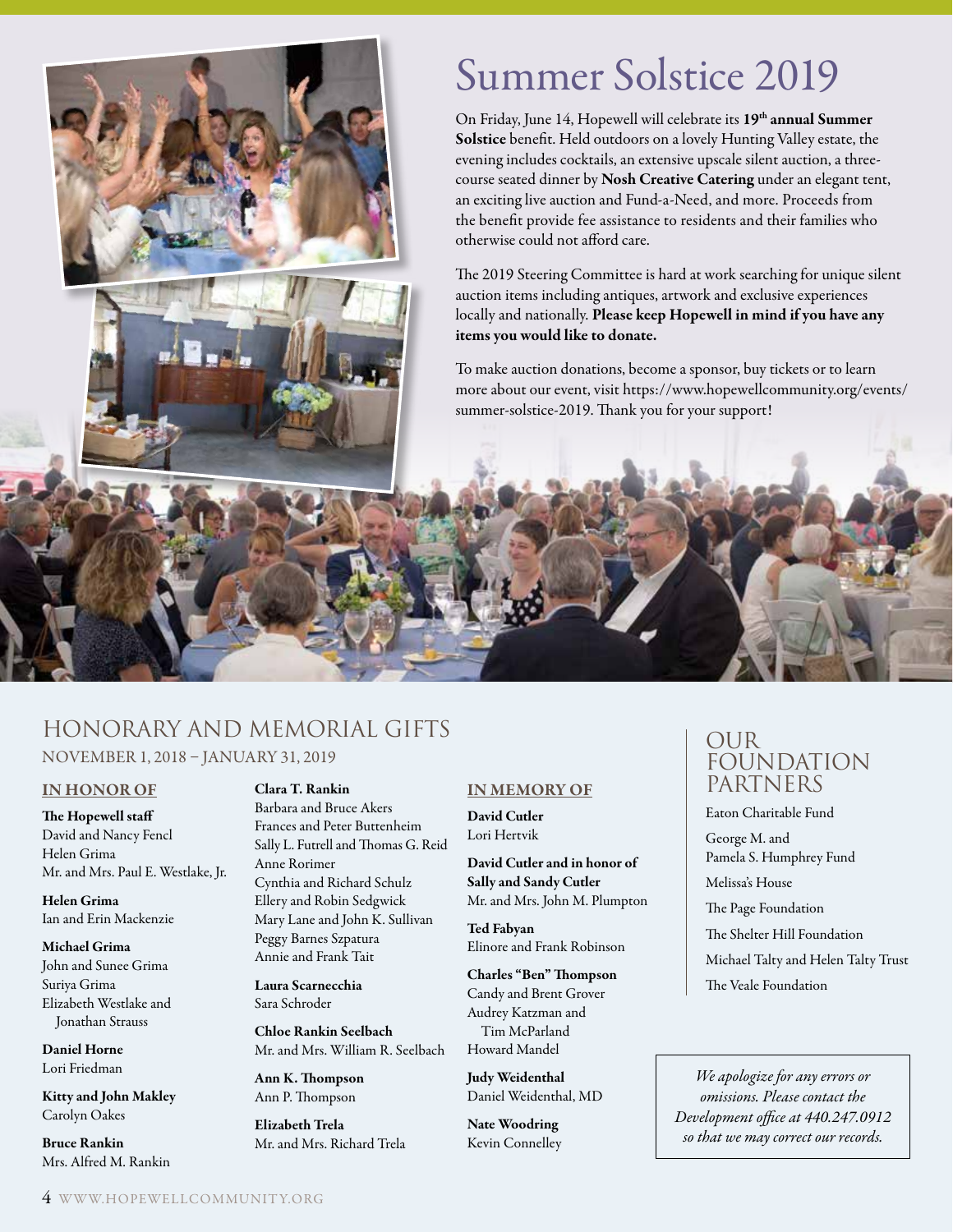

## Dear Friends of Hopewell,

Your responses to the 2018 Annual Fund appeal were overwhelmingly generous. On behalf of Hopewell's Board of Directors, staff – and especially our residents and their families – thank you for your extraordinary support this year. **The 2018 Annual Fund raised a record-breaking total of more than \$262,000.**

Your gifts to the Hopewell Annual Fund allow Hopewell to provide fee assistance to families in need. In other words, they allow us to not only fulfill our mission, but to strengthen it in the best way possible, allowing more people to receive Hopewell's unique model of care.

We wish to thank the individual donors, foundations, businesses – and our own Hopewell Board of Directors, Council of Advisors and staff – for endorsing and generously supporting Hopewell this past year.

Warmly,

Chloe R. Sulbach

Chloe Rankin Seelbach President, Board of Directors

## FROM THE Wishing Well

We appreciate non-monetary gifts-in-kind which enhance our activities and programs. Can you grant one of these wishes?

### HIGHEST PRIORITY NEED

#### Lenovo Computers – Available at Special Discount

Currently all staff use computers that were donated or handed down from another employee. Some of them are very outdated. Through a partnership with TechSoup, Hopewell has access to great discounts on technology. Your donation of a Lenovo desktop computer will be most appreciated! For more information, please contact Lynn Childers, Chief Financial Officer (lchilders@hopewell.cc or 440.426.2089).

### ON HOPEWELL'S AMAZON WISH LIST

Check out our Amazon Wish List at www.hopewellcommunity.org/support-us/ wishing-well. Purchases will be shipped directly to the farm. It's quick and convenient!

### MISCELLANEOUS WISHES

- Super Trip tickets to the Cleveland Museum of Natural History and the Great Lakes Science Center
- 2 Vizio 48" TVs for cottages
- Cordless high quality outdoor tools for Hopewell work crews, such as hedge trimmers, leaf blowers, and weed whackers
- A Yamaha acoustic guitar (\$130) and a Phonic Powerpod 780/S715 PA System (\$399) for the Hopewell Band and Experiential Music program. Prices are from MusiciansFriend.com
- Waring 7" Quik Stik 2 speed standard duty immersion blender (\$84 on wesbstaurantstore.com)
- Stock trailer (12 feet)
- Magimix 16-cup Food Processor CS5200 XL (\$499 on williamsonoma.com)
- All-Clad D3 Stainles Steel 8" and 10# fry pan set (\$129 on Amazon.com)
- Walmart gift cards to purchase outdoor seating

Donations of gifts-in-kind are tax deductible to the extent allowed by law. Donors will receive written acknowledgments for their records. For more information, please contact the Development Office (akatzman@ hopewell.cc or 440.247.0912).

### THANK YOU

Nancy K. Johnson, MD, for donating a Singer Deluxe Zig Zag Sewing Machine.

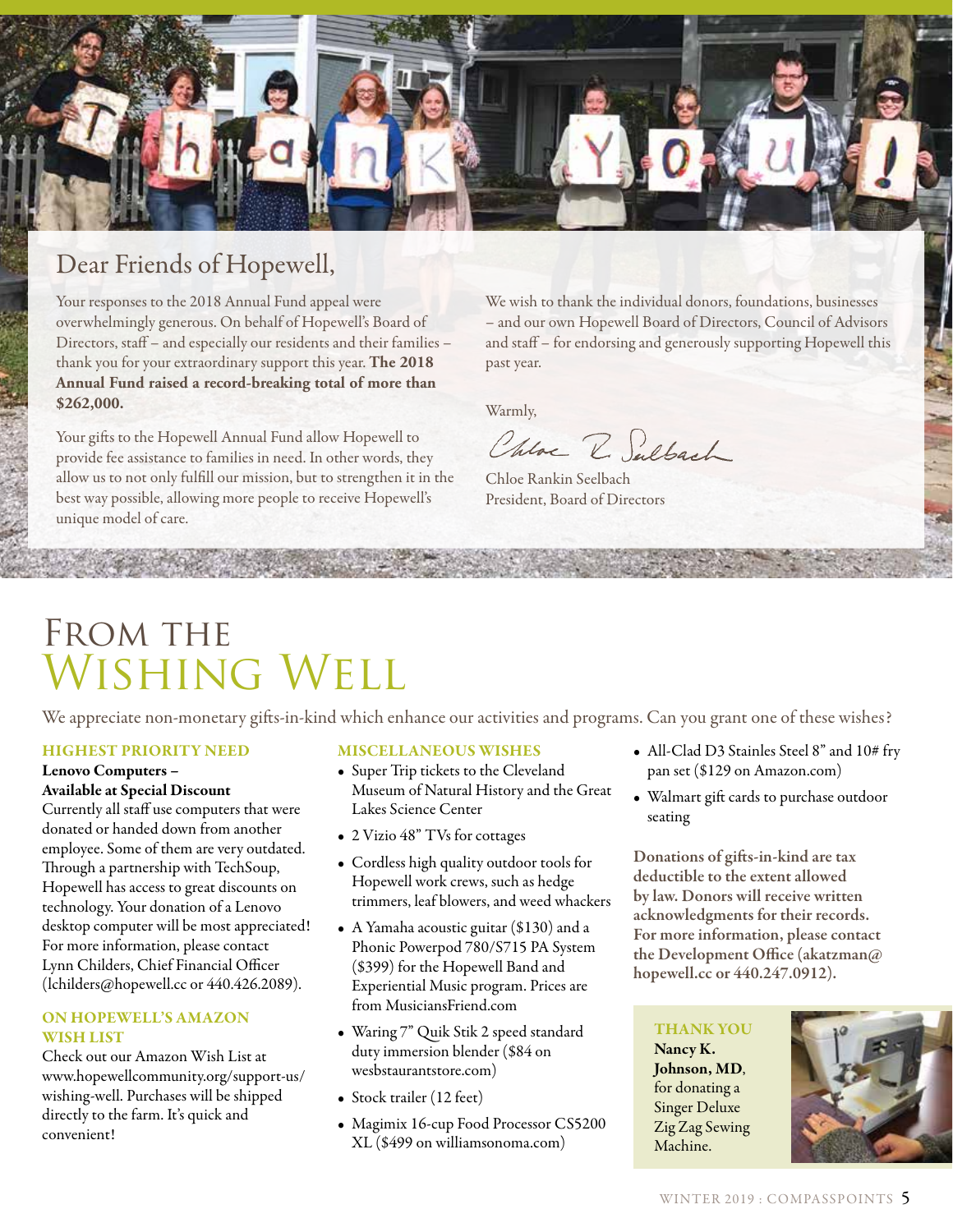# Our Team, Our Passions

Meet Laura Scarnecchia, LPC, Director of Admissions, who was hired in 2014 as a clinician after completing a Master of Education in Clinical Mental Health Counseling from Kent State University. Laura is often the first point of contact for families inquiring about Hopewell. The warmth of her personality comes through as she makes residents and their families feel welcome.

"People from all walks of life, ages, cultures, and backgrounds reach out to us. Diverse people work here with a lot of different talents," Laura says. "Our differences make our program wonderfully inclusive and healing."

Many residents – especially those from out of state – arrive at Hopewell sight unseen. Some have never been to a farm, and nearly all have not experienced a therapeutic community. Laura works with residents and staff to help them acclimate and maintain relationships with families throughout their loved one's stay and afterwards. Her training includes EMDR therapy and trauma-informed care, and she carries a clinical caseload.

A "best day" for Laura is truly the culmination of a lot of work. "A family works long and hard with me through the admissions process to determine if we are the best fit for someone they love. When

I tell them that the admission has been approved, that is a great feeling for all of us. It's an even better feeling when residents arrive at the farm and we see the family's joy and relief that their loved one is here. It is a gift of my dual professional roles that I am permitted to witness the journey from the first tentative phone call, to the nervousness of the day of admission, to the joyful send-off when a resident leaves for discharge. I work with families from start to finish and it is immensely gratifying."

Laura coordinates outreach to behavioral health practitioners, hospitals, social workers, discharge planners, and other referral sources. "Building relationships through peer-to-peer outreach is the strongest way to educate mental health professionals about our treatment model and help them determine whether Hopewell is the right option for their clients. These connections also make it easier to set up a



solid foundation of services and support for residents when they leave."

Professionally, Laura is often involved in intense situations, so to recharge she turns to entirely different pursuits. She works with her horse, Rusty, a wild mustang that she rescued and rehabilitated. An ardent Anglophile, Laura has traveled solo several times to England, where she explores the countryside on long treks.

"I have always had a keen interest in how we tell the stories of our lives," Laura says. "By counseling residents and working with families, I can see how they reframe that story so it is positive and meaningful."



# Carol's Next Chapter

Carol Evans, Hopewell's Human Resources Director, has been with Hopewell since 2006. Her primary focus has been "taking care" of Hopewell staff and striving to make Hopewell an employer of choice. A passionate proponent of Hopewell's mission, Carol has assisted the residents with money management, helping them learn how to handle their own funds.

At the end of March, Carol is retiring and is thrilled to have more time to spend with her grandchildren, Dylan, Lexi and Piper. "I can't even describe the blessings three little two-year-olds have brought to my life. Such joy to have more time to spend with them!"

She and her husband are also going to travel the country in their new camper, with stops at their cabin in the West Virginia mountains where they love to ride four-wheelers, fish, and cook on the fire.

Carol is grateful for her time at Hopewell. She said, "I feel very fortunate to have been part of this community and especially blessed to have worked with this wonderful team of talented, dedicated professionals as we get to make a difference in residents' lives on a daily basis. Seeing the healing and transformation of residents from arrival to discharge is no small miracle. It is a journey that I will never forget, one that has touched my heart and changed my life. I'm going to miss everyone."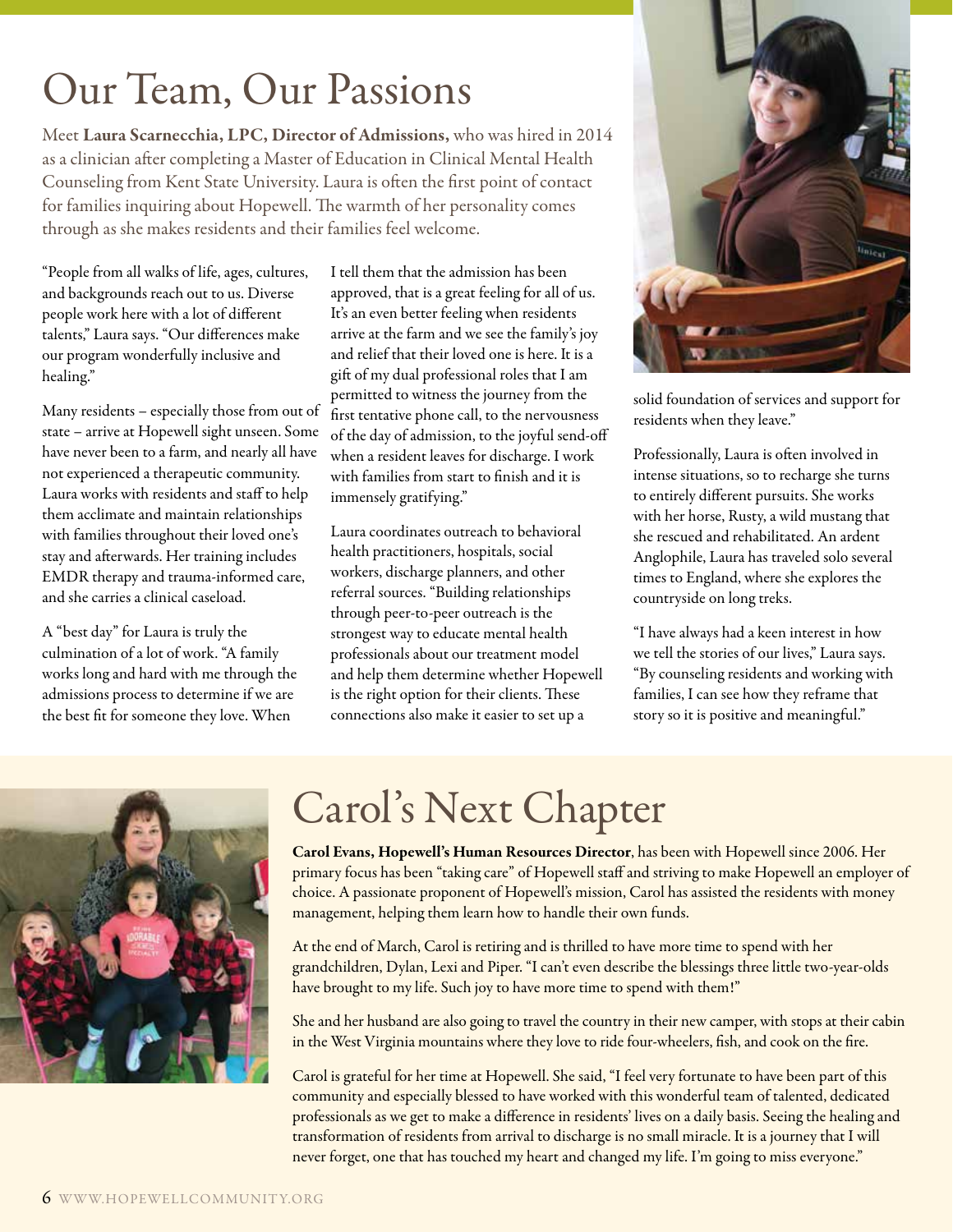# ART STUDIO GETS MAKEOVER

With generous grants from the Veale Foundation and the Eric and Jane Nord Family Fund, Hopewell recently completed a significant renovation of the farm's Art Studio, located in the basement of Cottage Two. The renovation's first phase included the installation of sheetrock, new drop ceilings, electrical work and improved lighting, and plumbing. A second phase saw the installation of new storage cabinetry, a paint booth, sink, painting, and the acquisition of equipment and supplies.



One aim of the renovation was to create discrete spaces within the existing art studio for specific art media work. The space now contains much-improved and separate stations for painting, sculpture, pottery, fiber arts, jewelry-making, and other creative arts. Funding was also used to acquire several pottery wheels to complement the program's existing kiln equipment, making it possible to conduct pottery classes involving several residents at a time.

According to Hopewell's art therapist, Mary Cassidy, "The objective of our art therapy program is to provide our residents with purposeful work that instructs, challenges, and provides a safe place for our residents to practice real world skills, including showing up on time, following instructions, working with others, problem solving, and risk-taking."

"Over the past several years, the types of projects selected for our art crew wares have been intentionally chosen based on their therapeutic value – projects that are group oriented, environmentally friendly, skill-focused, and have a practical purpose," Mary said. "Further, the projects for work crews are selected based on alignment with our holistic approach to treatment. It is important that our residents are given the opportunity to connect with the 'why' of creativity, and how it pertains to their personal healing journey, the benefit of our community, and the wider world," Mary said.

### CHANGES AT THE CRAFT MARKET

As a result of this evolving philosophy, and due to limited public traffic, the Hopewell Farm and Craft Market will remain open by appointment only. It will maintain its storefront presence for public access and to serve as an inventory and display space for the farm's wares, including artwork, candles, pottery, textiles, maple syrup, and wood shop products. Hopewell staff and residents will expand the public presence of our art therapy program by participating in several community art and craft shows each year, and providing Hopewell products for sale at regional consignment shops.

In addition, profits made in sales from Hopewell products will be donated to outside mental health organizations and services, which the community (residents and staff ) will have an opportunity to submit for consideration and select together.

Mary explained, "The purpose of this is to strengthen our commitment to community as a healing force, and by paying it forward the work we do will go directly to help others who need the support. We believe we can extend the therapeutic value of our work by actively fostering such connections with the wider community."

The community is planning a grand reopening of the Art Studio, and what Mary describes as an "art-activism show" in the fall to give residents a platform to share their personal experiences with mental illness and educate the public on their recovery journeys.